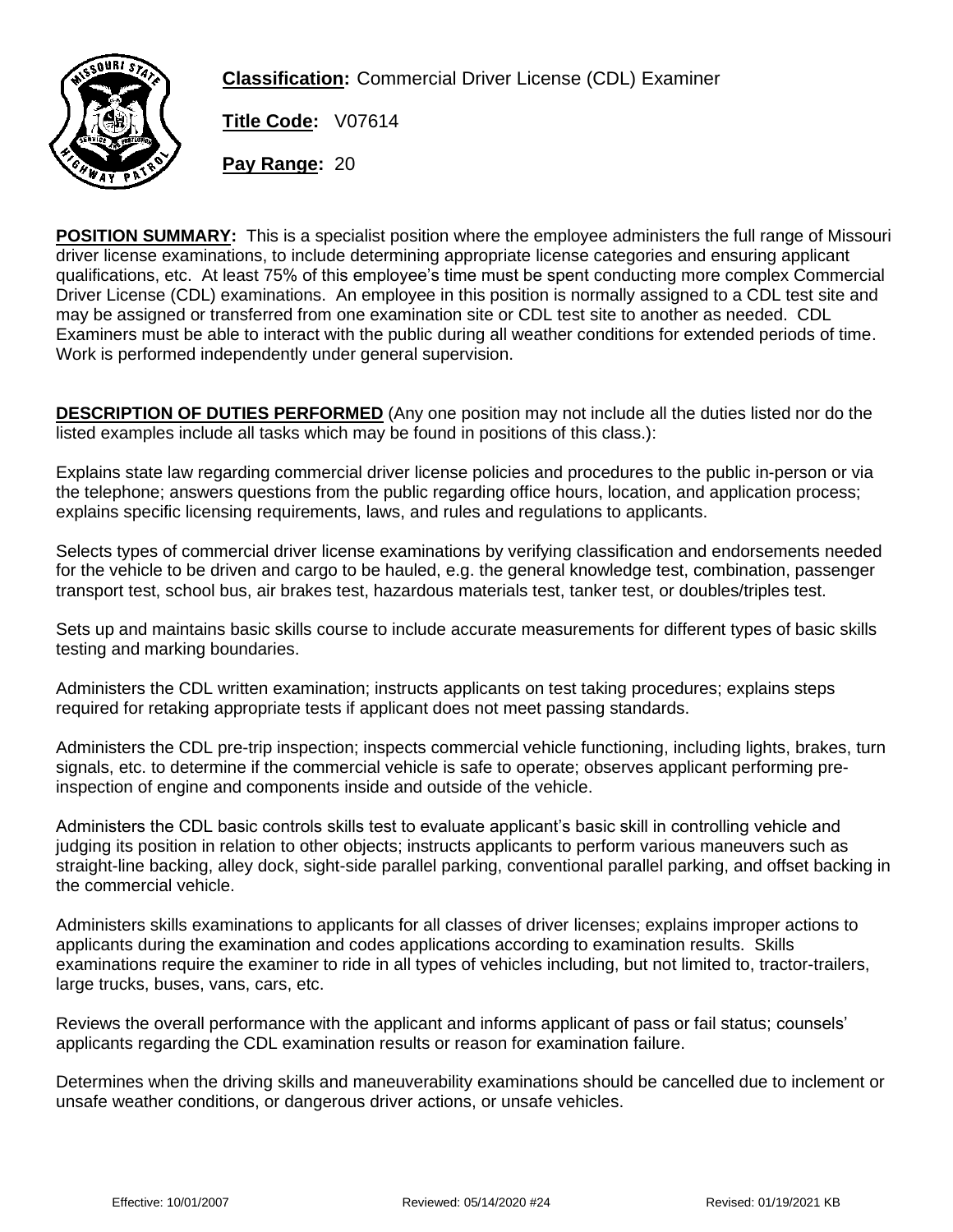## **Classification:** Commercial Driver License (CDL) Examiner **Examiner** Page 2

Answers inquiries via phone, in person, and through written correspondence regarding the Commercial Driver License Program, Missouri licensing regulations, and the driver examination process.

May administer the visual, written, and oral examinations for all classes of driver licenses; pre-trip inspections, basic control maneuvers, and may administer road examinations to applicants for all classes of driver licenses.

Assists in designing and testing routes for road tests.

Operates a motor vehicle to travel to CDL fixed sites to administer testing.

Prepares and submits various reports; maintains records and files of applicants for licenses and instruction permits.

Performs other related work as assigned.

**REQUIRED KNOWLEDGE, SKILLS, AND ABILITIES:** Extensive knowledge of the methods and procedures used in administering all driver license examinations.

Extensive knowledge of the laws, rules, and regulations pertaining to examinations for motor vehicle operators and the Commercial Driver License Program.

Road examinations normally require the examiner to ride in tractor-trailers, large trucks, and school buses; therefore, employees in these positions must have the ability to stoop, crouch, or climb as needed to inspect Class A, B, and C vehicles.

Ability to conduct a thorough and safe road test with commercial vehicles.

Ability to work under the stress associated with riding on driving tests with new and inexperienced drivers.

Ability to enter and exit vehicles including large trucks and buses to conduct CDL or other examination road tests.

Ability to set up testing site and operate testing equipment.

Ability to maintain the highest level of integrity in testing license and permit applicants.

Ability to read, comprehend and apply technical guides and resources, such as the federal and state regulations for CDL driver licensure, including the Missouri Commercial Driver License Manual, and Examiner's Manual for Commercial Driver License tests.

Ability to lift and carry at least 50 pounds (testing equipment and materials).

Ability to operate vision testing equipment.

Ability to operate computer testing equipment.

Ability to work independently with only general supervision.

Ability to verbally answer inquiries and explain testing procedures to applicants applying for licensure.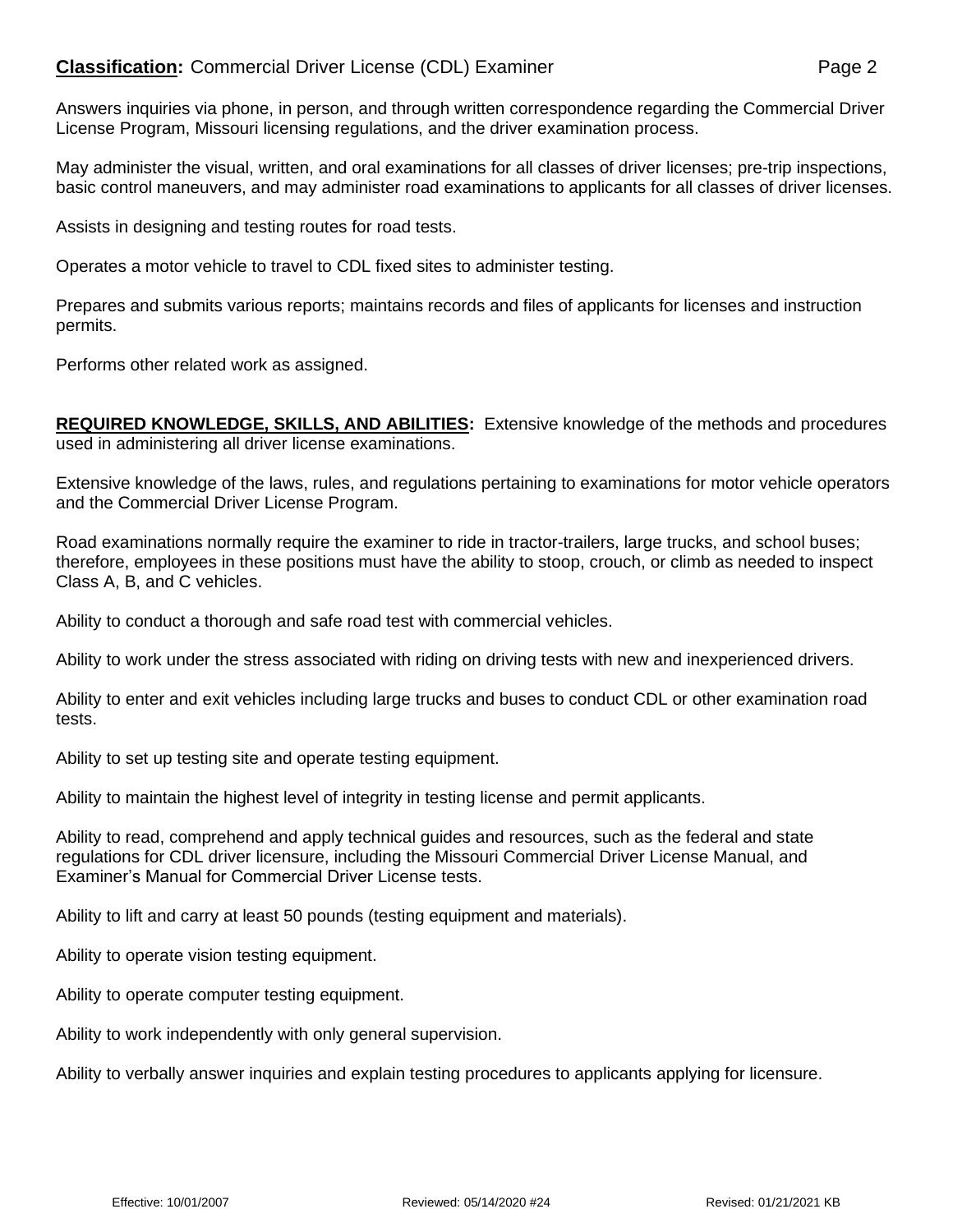## **Classification:** Commercial Driver License (CDL) Examiner **Examiner** Page 3

Ability to work in an environment that involves moderate hazards or discomforts such as working outdoors in inclement weather for extended periods of time without a break period.

Ability to provide own transportation to and from various testing sites during normally scheduled working hours.

Ability to operate a motor vehicle in accordance with Missouri State Highway Patrol policy and State of Missouri statutes, to include any Patrol assigned vehicle with the responsibility for its upkeep and basic maintenance.

Ability to maintain various records and files.

Ability to operate basic office equipment as detailed in the description of duties.

Ability to handle restricted and confidential information in a professional manner and maintain the information as such.

Ability to communicate in English clearly and concisely, both orally and in writing.

Ability to establish and maintain harmonious working relations with others.

Ability to work with material that may be of a sexual nature relating to criminal activity (e.g., written material, photographs, and/or verbal language, etc.).

Ability to work hours as assigned.

**MINIMUM EXPERIENCE AND EDUCATION REQUIRED:** (The following represents the minimum qualifications used to accept applicants, provided that equivalent substitution will be permitted in case of deficiencies in either experience or education.)

Possession of a high school diploma or equivalent

AND

Six months work experience.

Preference may be given to current Driver Examiner's or those possessing experience working with commercial motor vehicles.

**NECESSARY SPECIAL REQUIREMENTS:** Must never been convicted of a felony or any crime involving moral turpitude or have any indictment or information pending for any offense involving moral turpitude.

Must be at least twenty-one years of age at the time of employment.

Must be able to successfully complete the Driver Examination Basic School as approved by the Superintendent of the Missouri State Highway Patrol in Jefferson City, Missouri, as soon as scheduling will allow, preferably within 12 months of employment.

Successful completion of the basic field training program.

Successful completion of the Commercial Driver License Examiner Training Course.